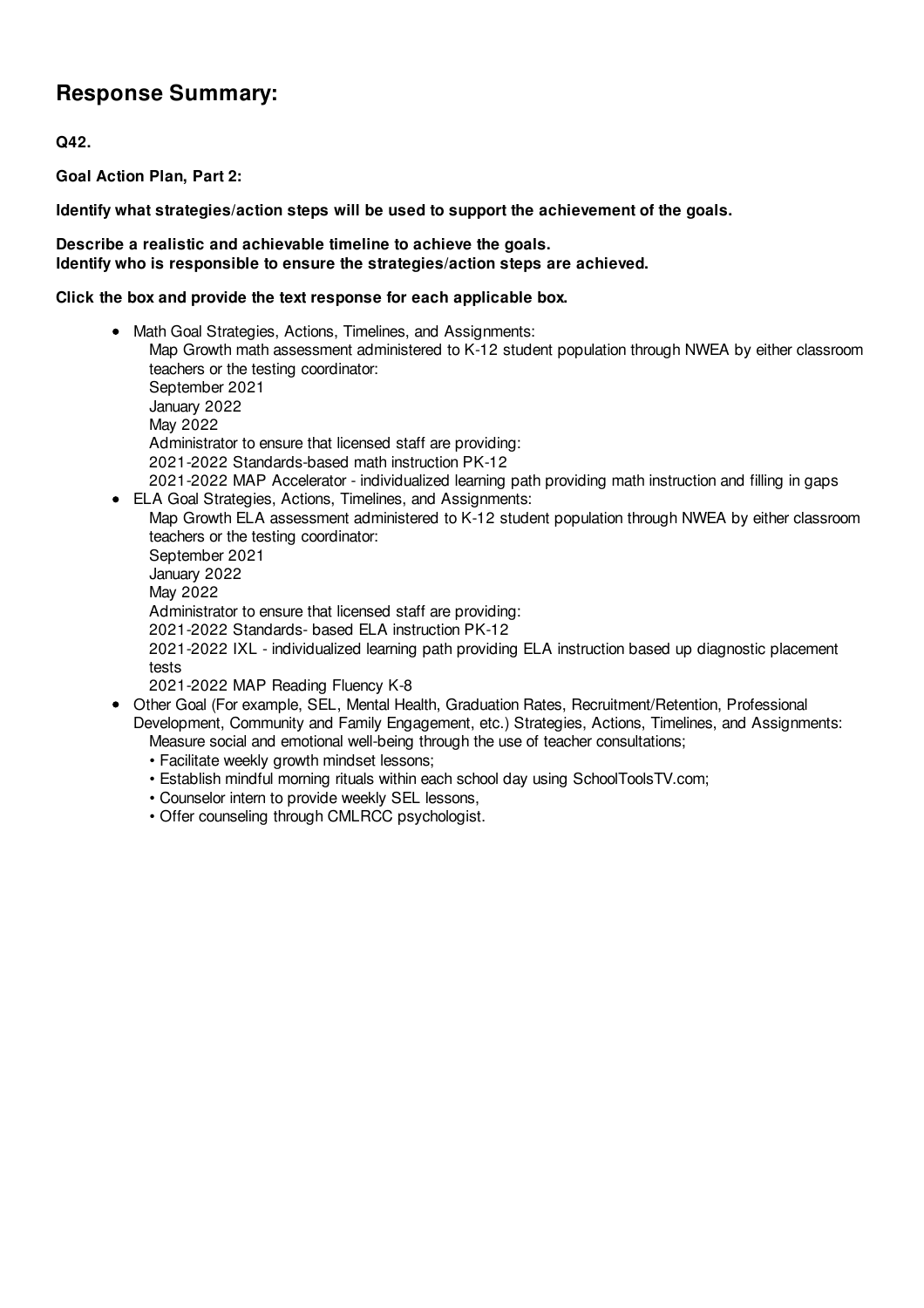# **Goal Action Plan:**

**Please define your Math goal, English Language Arts (ELA) goal, and other goal, based on the priorities you identified.**

Explain what instruments or methods will be used to monitor the progress of the goals and determine if the **goals are met. Click the box and provide the text response for each applicable box.**

• Math Goal:

Judith Gap students will each increase their math RIT score by a minimum of 10% from September 2021 administration to May 2022 administration as measured by the MAP Growth progress monitoring assessment from NWEA.

ELA Goal:

Judith Gap students will each increase their ELA RIT score by a minimum of 10% from September 2021 administration to May 2022 administration as measured by the MAP Growth progress monitoring assessment from NWEA.

Other Goal (For example, SEL, Mental Health, Graduation Rates, Recruitment/Retention, Professional Development, Community and Family Engagement, etc.): Judith Gap Schools students and staff will improve their socio-emotional well being and build a positive mindset as measured by teacher consultation and staff feedback between the fall of 2021 to the spring of 2022.

# Q34. When you identified each of your district's priorities, what data points did you use? Please list any **and all data sources, such as attendance, interim assessments, surveys, etc.**

Attendance, Progress Monitoring assessments, School Psychologist reporting, grades

**Q33. Please provide the top priorities the school district has determined as the most pressing needs for** students and schools within the school district as a result or in response to the COVID-19 pandemic. You **may elect between 1-3 priorities by checking the box and providing the text response.**

- Priority 1:
	- Social Emotional Support for Staff and Students
- Priority 2: School Quality - Enhance the quality of math and writing instruction

## **Q8. What is your school district phone number?**

406-473-2211

**Q53. How will the District monitor the impact of the ARP ESSER funded interventions or strategies, including but not limited to the 20% set-aside, to respond effectively to the academic, social, emotional, and mental health needs of all students, and particularly those students disproportionately impacted?** Judith Gap Schools will monitor the impact of the ARP ESSER funded interventions/strategies by:

\*Progress monitoring of math and ELA proficiency rates through the MAP Growth assessments \*Attendance record for each student and staff member does not equate to chronic absenteeism

\*Student :Teacher consultations indicate a positive student mindset

\*Observational evidence indicates a positive school climate

**Q71.**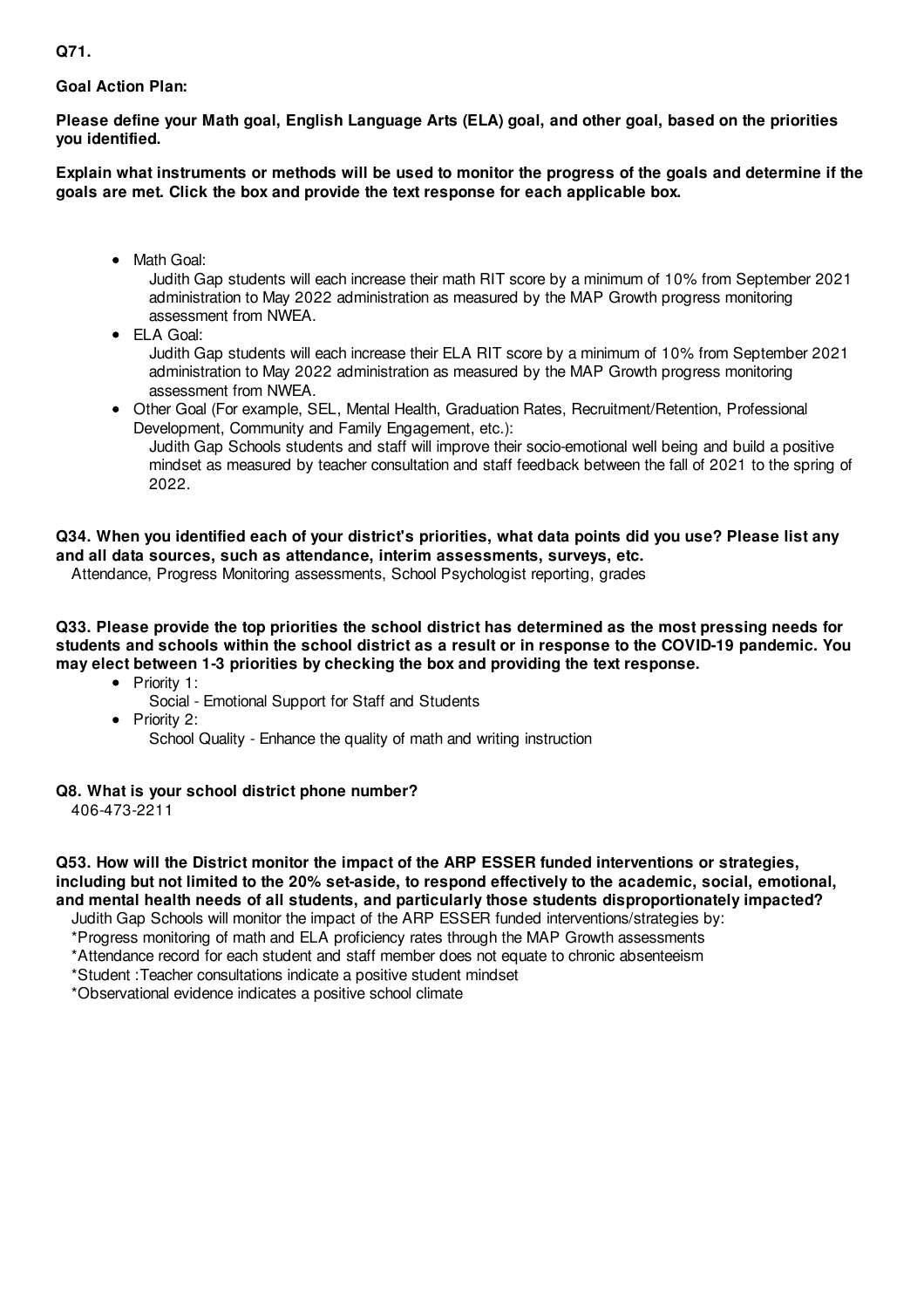Q48. How do you plan to use the remaining 80% for the allowable uses of funds related to preventing. preparing for, and responding to COVID-19 as required by ESSER I, II, and III? See page 5 of the ARP **ESSER Fact Sheet for more information. Choose all evidence-based practices that apply.**

- SEL learning supports
- Evidenced-based curriculum
- Access to and effective use of technology
- Administering and using high-quality assessments that are valid and reliable, to accurately assess students' academic progress and assist educators in meeting students' academic needs, including through differentiating instruction
- Providing information and assistance to parents and families on how they can effectively support students
- Tracking student attendance and improving student engagement provided by the school
- Using data about students opportunity to learn indicators to help target resources and support
- Access to advanced coursework, dual enrollment, work-place learning, and/or internships
- Career, Technical, and Agricultural Education expenses (approved under Perkins Act)
- Distance/Remote Learning: connectivity (hot spots, outfitting buildings/buses with WiFi, other wireless, internet service, etc.), devices (laptops, tablets, etc.), printing costs for learning packets, instructional resources/tools, hardware, software, subscriptions, licenses, assistive technology or adaptive equipment, online learning platforms/learning management systems, other distance/remote learning costs
- Mental health supports
- Providing safe, healthy, inclusive learning environments
- Activities to address the unique needs of at-risk populations
- Purchasing supplies to sanitize and clean the facilities
- Purchasing educational technology (including hardware, software, and connectivity) that aids in regular and substantive educational interaction between students and their classroom instructors including low-income students and children with disabilities, which may include assistive technology or adaptive equipment.
- Inspection, testing, maintenance, repair, replacement, and upgrade projects to improve the indoor air quality in school facilities, including mechanical and nonmechanical heating, ventilation, and air conditioning systems, filtering, purification and other air cleaning, fans, control systems, and window and door repair and replacement.

#### **Q11. Please indicate your role in the district.**

District-level Administrator

#### **Q58.**

Please provide the estimated number of jobs (FTEs) that have been or will be created by the school district **through the district's planned use of ESSER III Funds.**

1

#### **Q15. Describe your Math goal for each identified student group.**

Judith Gap students in the subgroups of White, Multi-racial, free and reduced lunch, and Students with Disabilities will show a minimum of a 10% increase in their math RIT score as measured by the fall MAP Growth assessment to the spring MAP Growth assessment.

#### Q14. For which of the following student groups do you have a distinct Math goal? Choose all that apply.

- Students with Disabilities
- Free and Reduced Lunch
- White
- MultiRacial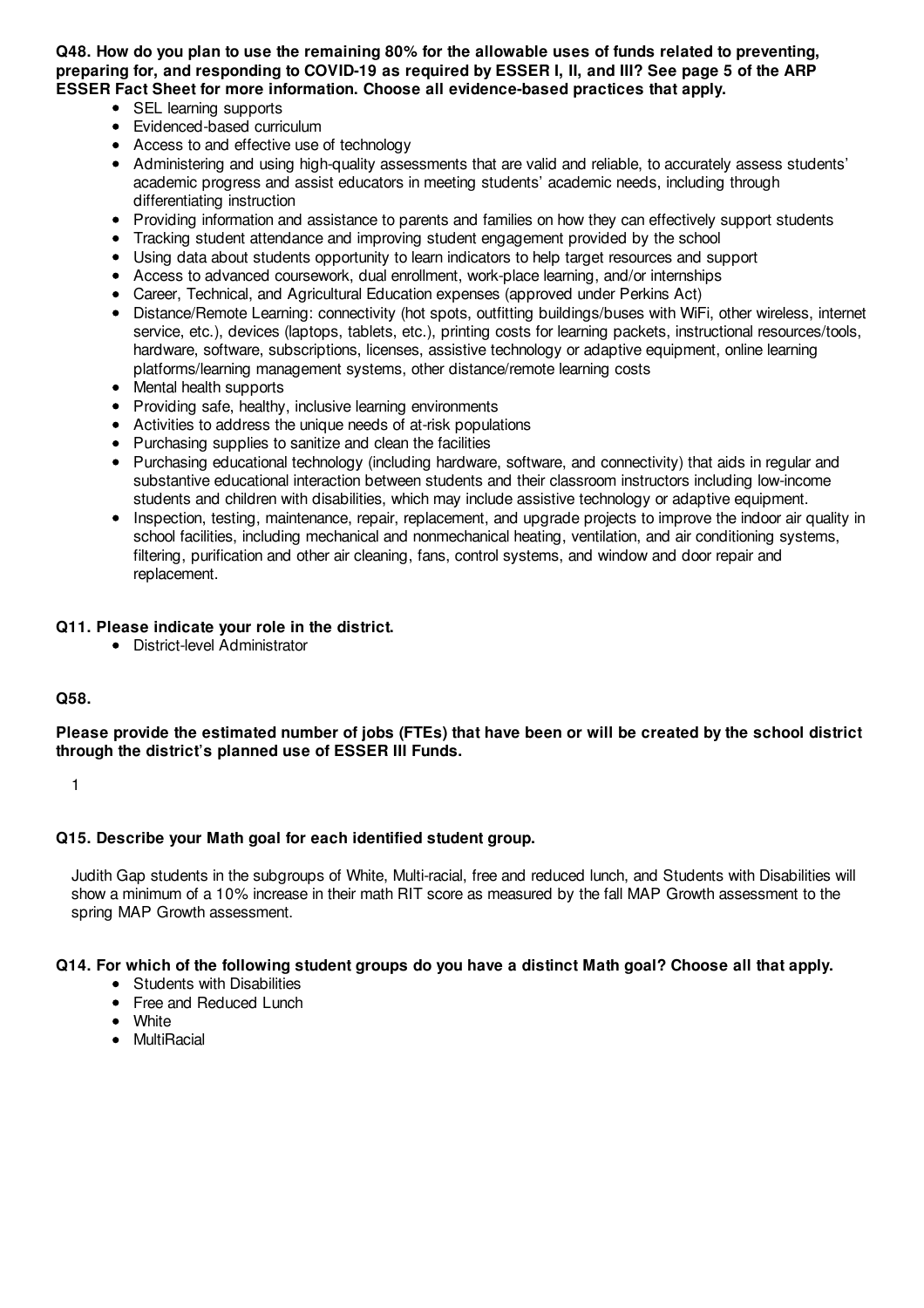#### Q12. If you are planning to use ARP ESSER funds for prevention and/or mitigation strategies, please select **the evidence-based practices below and/or describe an additional practice in the Other box.**

- Mental health supports
- Social emotional learning
- Academic support
- Providing safe, healthy, inclusive learning environments.
- Activities to address the unique needs of at-risk populations.
- Purchasing educational technology (including hardware, software, and connectivity) that aids in regular and substantive educational interaction between students and their classroom instructors including low-income students and children with disabilities, which may include assistive technology or adaptive equipment.

#### **Q59.**

Please provide the estimated number of jobs (FTEs) that have been or will be retained by the LEA through **the LEA's planned use of ESSER III Funds.**

1

Q51. How do you plan to use ARP funds to support and stabilize the educator workforce? Choose all that **apply.**

- Cover costs of bonuses for recruiting and retaining educators and support personnel
- Additional pay for additional work
- Technology to support learning: enable students to learn anywhere and teachers to teach essential standards
- Additional professional development for school leaders, teachers, and staff (trainings, extended professional development days, programs, etc.)

#### **Q5. Please choose your county and district from the dropdown.**

| ∣ County        | Wheatland                               |
|-----------------|-----------------------------------------|
| <b>District</b> | Wheatland $\sim$ Judith Gap H S, LE0949 |

#### **Q26. What method(s) did you use to seek stakeholder input? Choose all that apply.**

- Public meetings
- Website
- Other (please identify in the box below):
	- Google Form Surveys

#### **Q60. Did you coordinate ARP ESSER funds with other federal funds to address student needs?**

 $\bullet$  No

#### **Q16. Describe your ELA goal for each identified student group.**

Judith Gap students in the subgroups of White, Multi-racial, free and reduced lunch, and Students with Disabilities will show a minimum of a 10% increase in their ELA RIT score as measured by the fall MAP Growth assessment to the spring MAP Growth assessment.

#### **Q65. Describe your Other goal for each identified student group.**

Judith Gap students in the subgroups of White, Multi-racial, free and reduced lunch, and Students with Disabilities will demonstrate that their socio-emotional well being has improved from the fall of 2021 to the spring of 2022 as measured by teacher consultations.

#### **Q6. Who is submitting this form?**

Shari Oberg

#### **Q9. What is your official school district email address?**

soberg@judithgap.k12.mt.us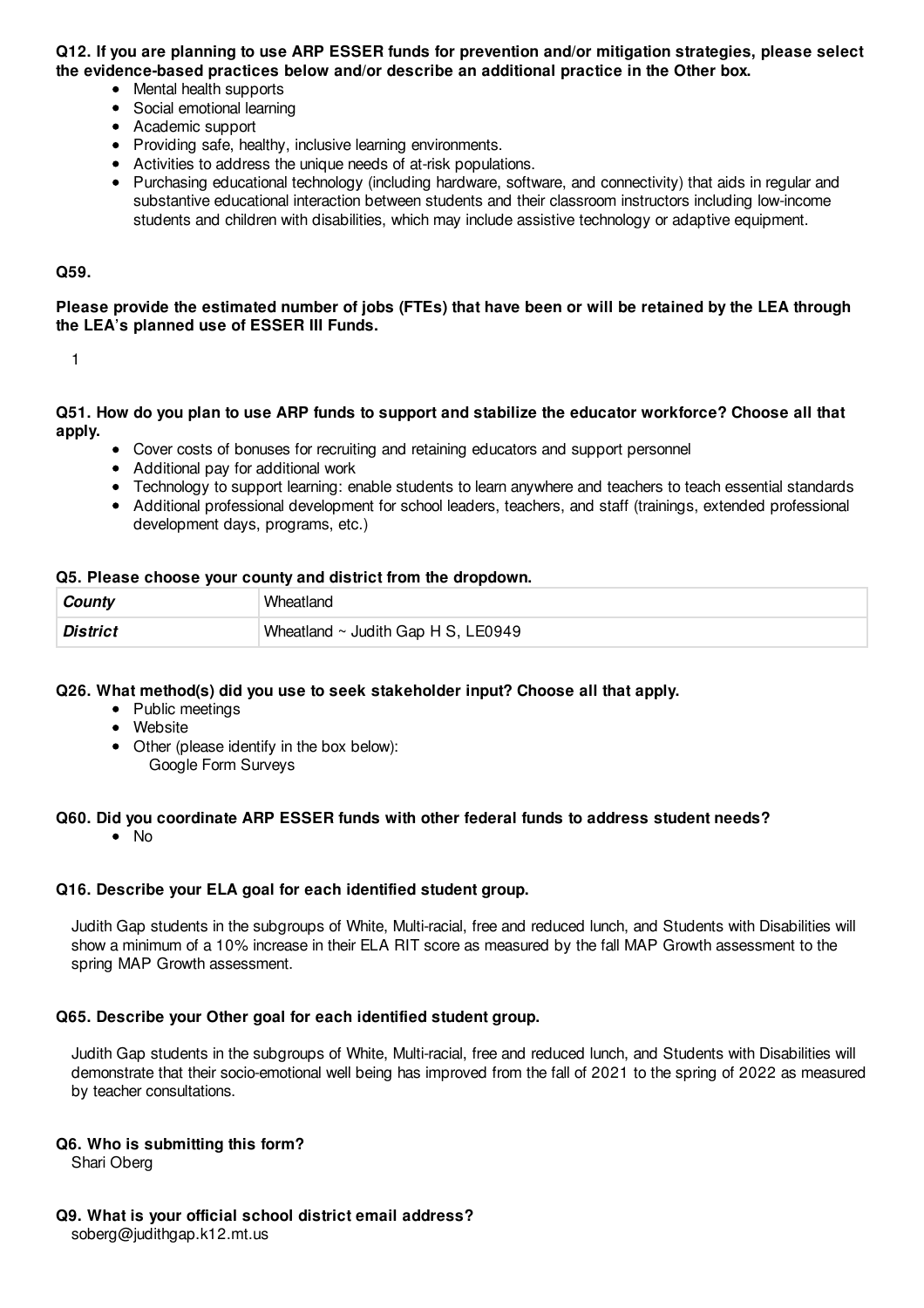**Q25. ARP ESSER requires school districts to consult with a wide variety of stakeholders when developing a plan. Please select all of the following groups of stakeholders your district consulted and/or plans to consult.**

- Parents
- Students
- Teachers
- Staff
- County health departments
- Community members

#### **Q24. Please indicate which of the following student groups specifically referenced in ARP ESSER were more affected than others in your district. Choose all that apply.**

- Economically Disadvantaged (Free and Reduced Lunch)
- White
- Male
- Children with Disabilities
- Female

#### **Q23. Please indicate the type of data you are obtaining and using to monitor outcomes.**

- Interim Formative Assessment
- Opportunities to Learn surveys
- Summative assessments
- Chronic absenteeism
- Student engagement
- Access to technology
- Access to and preparation of high-quality educators
- Access to mental health and nursing staff
- Student, parent, or educator surveys
- Health protocols

## Q21. How do you plan to spend the required 20% set-aside to address lost instructional time? Choose all **evidence-based practices that apply.**

- SEL learning supports
- Evidenced-based curriculum
- Accelerating learning through instructional approaches: In-school acceleration-Certified educators provide support for students within the classroom and grade-level work, using high-quality instructional materials, instructional strategies, and formative assessments.
- Accelerating learning through instructional approaches: Tutoring program-High-dosage tutoring provided consistently by well-trained tutors or educators at least 3 days per week for at least 30 minutes at a time in groups of five or fewer students.
- Access to and effective use of technology
- Providing information and assistance to parents and families on how they can effectively support students
- Tracking student attendance and improving student engagement provided by the school
- Using data about students opportunity to learn indicators to help target resources and support

#### Q64. For which of the following student groups do you have a distinct goal other than Math or ELA? Choose **all that apply.**

- Students with Disabilities
- Free and Reduced Lunch
- **•** White
- **•** MultiRacial

#### Q63. For which of the following student groups do you have a distinct English Language Arts (ELA) goal? **Choose all that apply.**

- Students with Disabilities
- Free and Reduced Lunch
- White
- MultiRacial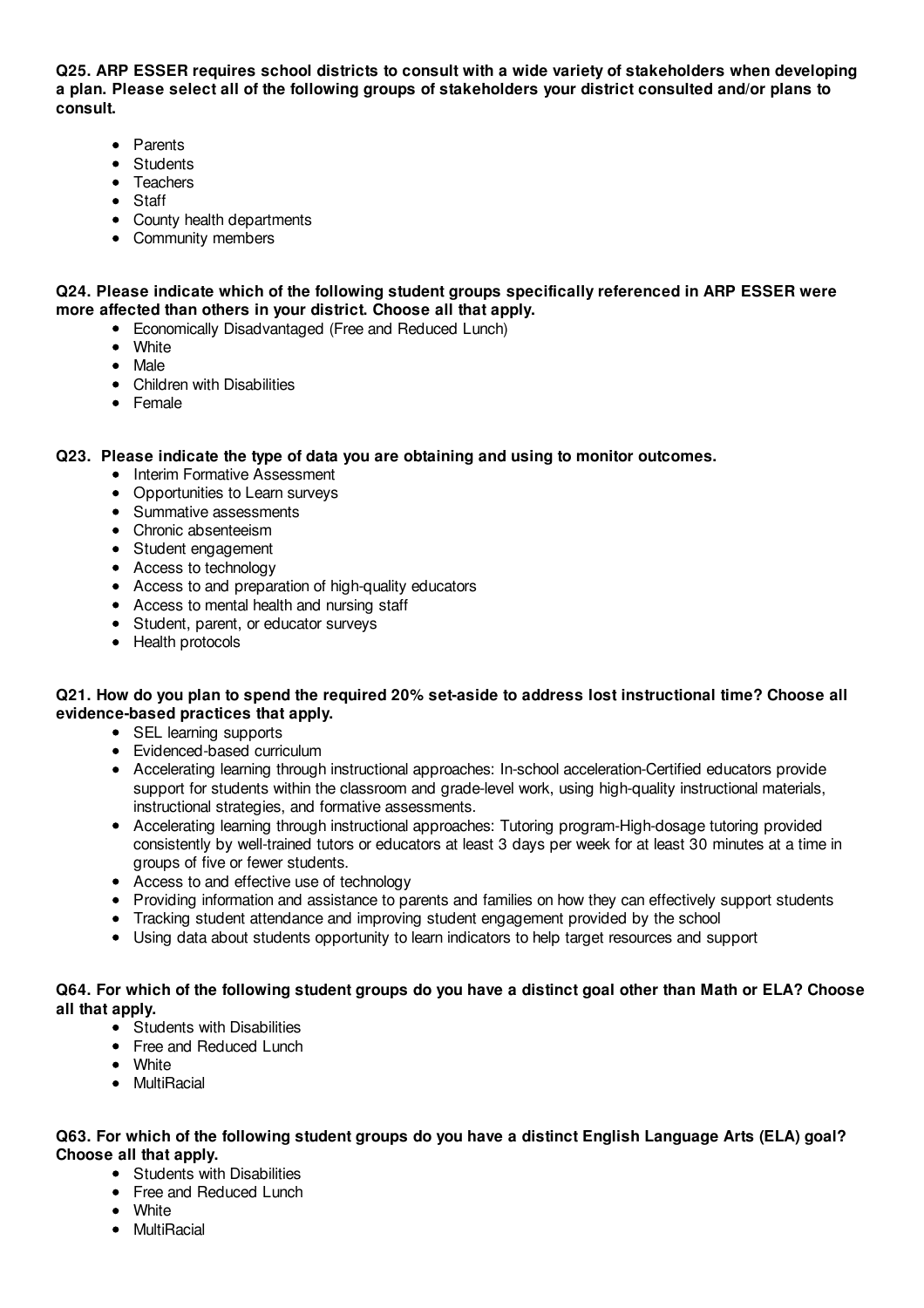## **Montana School District ARP ESSER Plan Update**

This tool allows districts to update their ARP ESSER plans at any point. Updates must be completed at least once every six months.

#### **Federal Requirement**

The US Department of Education (USED) required the OPI to establish a process for district plans consistent with the ARP ESSER requirements for the use of ARP ESSER funds and ensure plans be made available to the public, within no later than 90 days after a district received its ARP ESSER allocation (August 24, 2021). The requirements for the school district plans include, at a minimum, how districts will:

- 1. use funds to implement prevention and mitigation strategies;
- 2. use the funds totaling not less than 20% to address lost instructional time;
- 3. spend its remaining 80% of ARP ESSER funds;
- 4. respond to needs of student disproportionately affected by the pandemic; and
- 5. meaningfully engage with and consult stakeholders in crafting their plans.

Each of these federally required components are embedded into this school district ARP ESSER plan.

In addition, the USED requires the OPI to support and monitor each school district's use of ARP ESSER funds, including: i. implementation of evidence-based interventions;

ii. address the student groups specifically that were disproportionately impacted by the pandemic; and

iii. identify, reengage, and support students who have experienced the impact of lost instructional time.

The plan will provide the information necessary for the OPI to support and monitor school districts as they move forward.

#### **State Components**

Throughout this school district ARP ESSER plan, the OPI has emphasized local control and coordination of state initiatives and requirements so that school districts can identify and innovate solutions for unique local needs and priorities. These components are embedded in the school district ARP ESSER plan. Additionally, the OPI will seek flexibility from the Board of Public Education to use the Goals section of this plan in place of the Continuous School Improvement Plan (CSIP).

Initial ARP-ESSER plans were developed through the use of a template. This plan update tool will provide districts with their most recent plan submission presented with the same fields and sections as their initial plan.

The sections of this tool match the sections of the template provided for districts to use for the creation of their plans.

The template sections are as follows:

- 1. School District-Identified Priorities
- 2. Meaningful Consultation
- 3. Goals
- 4. Coordinating Funds
- 5. Creating Safe and Healthy Learning Environment
- 6. Addressing Lost Instructional Time
- 7. Supporting the Educator Workforce
- 8. Monitoring and Measuring Impact of ARP ESSER funds

#### **Prior to updating your school district ARP ESSER plan, consider the following:**

What data do you have available to you to measure the impact of your work and guide plan adjustments?

What feedback have you received from stakeholders around your plan and/or your plan implementation?

What steps have you taken to engage stakeholders in your update process?

#### **Instructions for updating your school district ARP ESSER plan**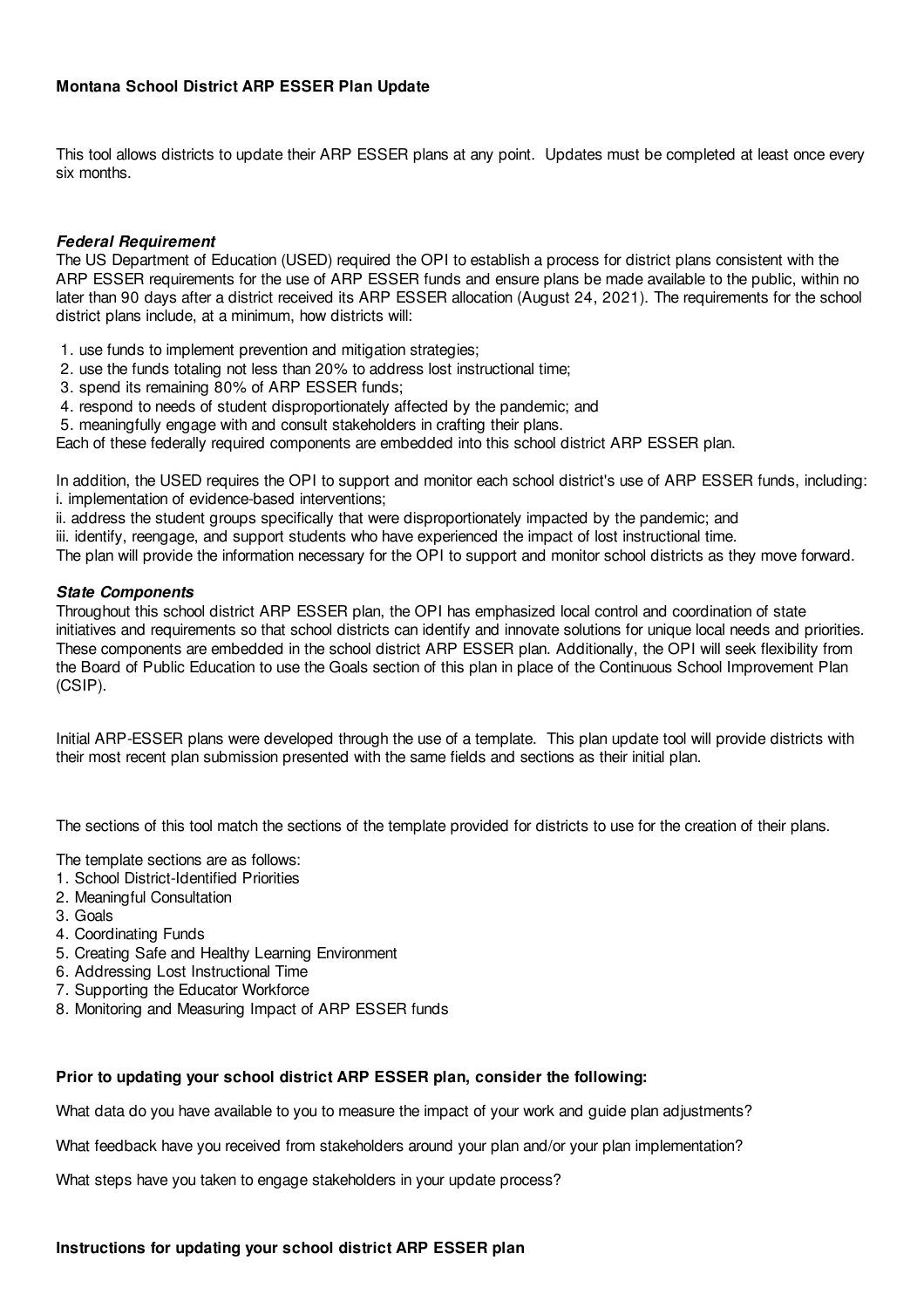- Review the information in each field to verify that it matches the information you have at the local level. In the event that there is a difference please update any impacted fields during your update process.
- It is recommended that you complete your plan revision in a single sitting. If you are unable to do this please click through to the end of the survey and note on the final page that this submission represents an unfinished update draft.
- After you hit submit you will receive an email that contains a link that you can use for your next update. If you were submitting a draft update please be sure to return to complete your draft before the deadline.

### **Resources to help with completing your plan**

- **Curriculum Selection**
- **Acceleration Guidance**
- **ESSA Tiers of Evidence**
- **Gap Analysis Tool**
- **U.S. Department of Education FAQ - ESSER/GEERS**
- **FAQ's of Maintenance of Equity Requirements**
- **Montana Office of Public Instruction ESSER website**
- **•** SEL Priorities

#### **Next Steps:**

When you submit your update you will receive a confirmation email that contains a link to access a PDF of your plan submission and a link to complete your next update.

Please review the information in these fields and verify that it reflects the submission of this update.

#### **Q74. Describe the stakeholder consultation that was completed to inform this update. Include dates, locations, and links where relevant.**

Judith Gap Schools: Parent Conferences held 11/9/21; Parent Advisory Meeting held 11/22/21

#### **Q75. Please write a summary statement describing this update. Example: "This submission reflects our first update of our plan in November of 2021"**

This December 17, 2021 submission reflects our first update of our ARP-ESSER plan.

#### **1. School District-Identified Priorities**

#### **2. Meaningful Consultation**

**3. Goals**

Q67. If you are planning to develop or use approaches that are novel to achieve your Math, ELA, or other goal, would you be willing to have the OPI share your approaches with state and federal entities? If so, **please briefly describe your innovation below.**

N/A

#### **4. Coordinating Funds**

Identify other federal funding that you are coordinating with ARP ESSER funds to most effectively use funds to address student needs.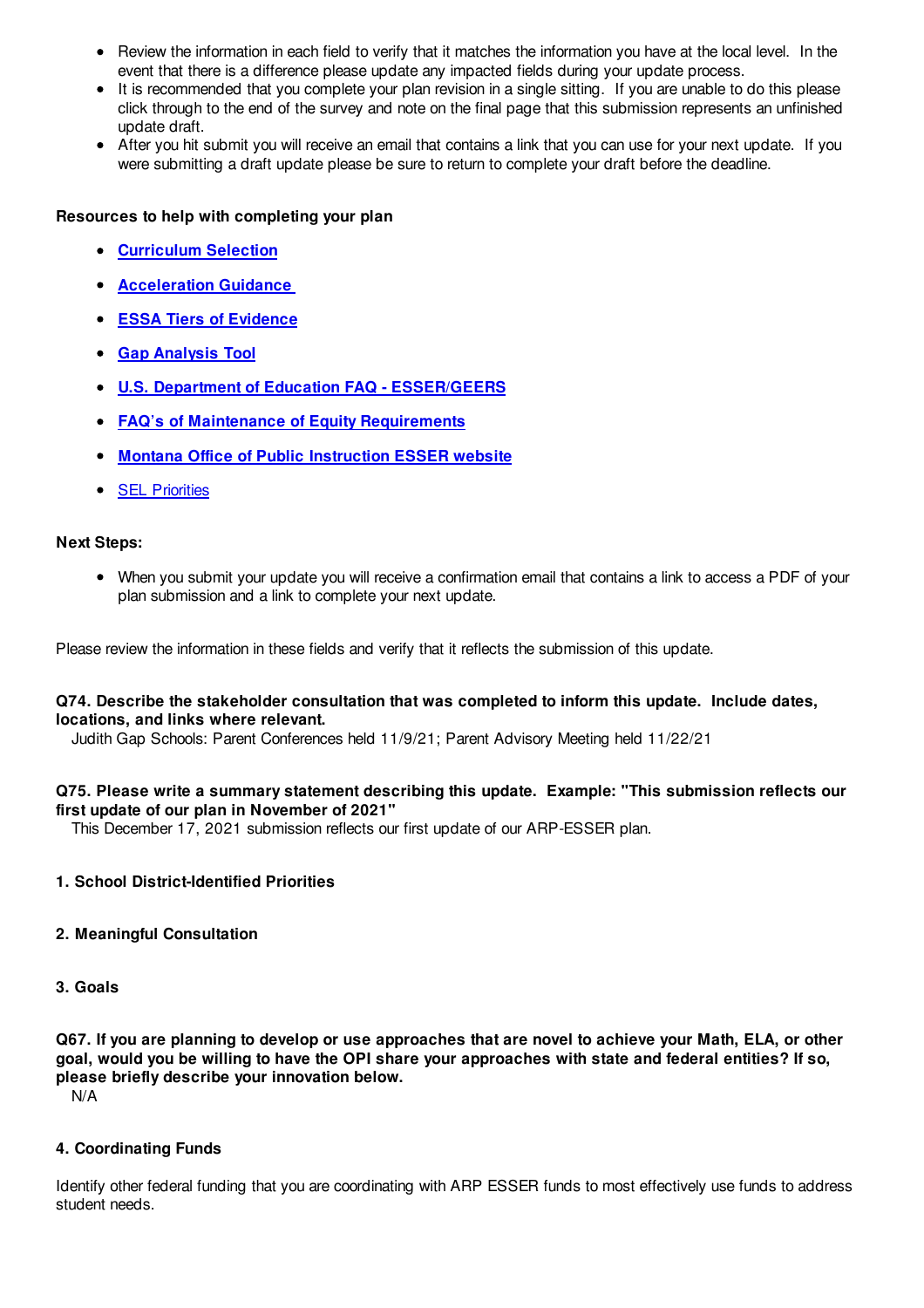### **5. Creating Safe and Healthy Learning Environments**

Determine if ARP funds will be used to **implement prevention and mitigation strategies,** to the greatest extent practicable, in order to continuously operate schools for in-person learning.

**Q68. If you are planning to develop or use approaches that are novel to implement prevention and mitigation strategies, would you be willing to have the OPI share your approaches with state and federal entities? If so, please briefly describe your innovation below.** N/A

### **6. Addressing Lost Instructional Time**

Describe how the school district will use ARP ESSER funds it reserves under Section 2001(e)(1) of the ARP Act to **address lost instruction time** through the implementation of evidence-based interventions. The district must spend a minimum of 20% of ARP ESSER funds. The full implementation of the evidence-based interventions should be considered including personnel, materials, equipment, professional development, and expenses needed to meet the needs of students. Other evidenced-based practices may be utilized if the intervention meets one of the four tiers of evidence. Evidence-based practices may be found at OPI's Multi-Tiered Systems of Support page.

# Q70. If you are planning to develop or use approaches that are novel to address lost instructional time. would you be willing to have the OPI share your approaches with state and federal entities? If so, please **briefly describe your innovation below.**

N/A

## **7. Supporting the Educator Workforce**

Determine if ARP funds will be used to support and stabilize the educator workforce consistent with Section 2001 (e) (2) of the ARP Act.

Q69. If you are planning to develop or use approaches that are novel to support and stabilize the educator workforce, would you be willing to have the OPI share your approaches with state and federal entities? If **so, please briefly describe your innovation below.**

N/A

## **8. Monitoring and Measuring Impact of ARP ESSER funds**

#### **You have reached the end of the LEA ARP ESSER Plan Update Tool.**

Please take a moment to verify that your plan is fully updated. This is your last opportunity to use the back buttons to update or edit your responses before submitting.

When you are ready to submit please respond to the items below to ensure that the OPI is able to process your submission.

#### **Q77. Please select the statement below that accurately describes your role:**

• I am the Authorized Representative for this district.

#### **Q78. Please select the statement below that accurately describes this submission:**

This submission represents a correction to an update we already submitted

#### **Q79. Please Sign Here** [Click here]